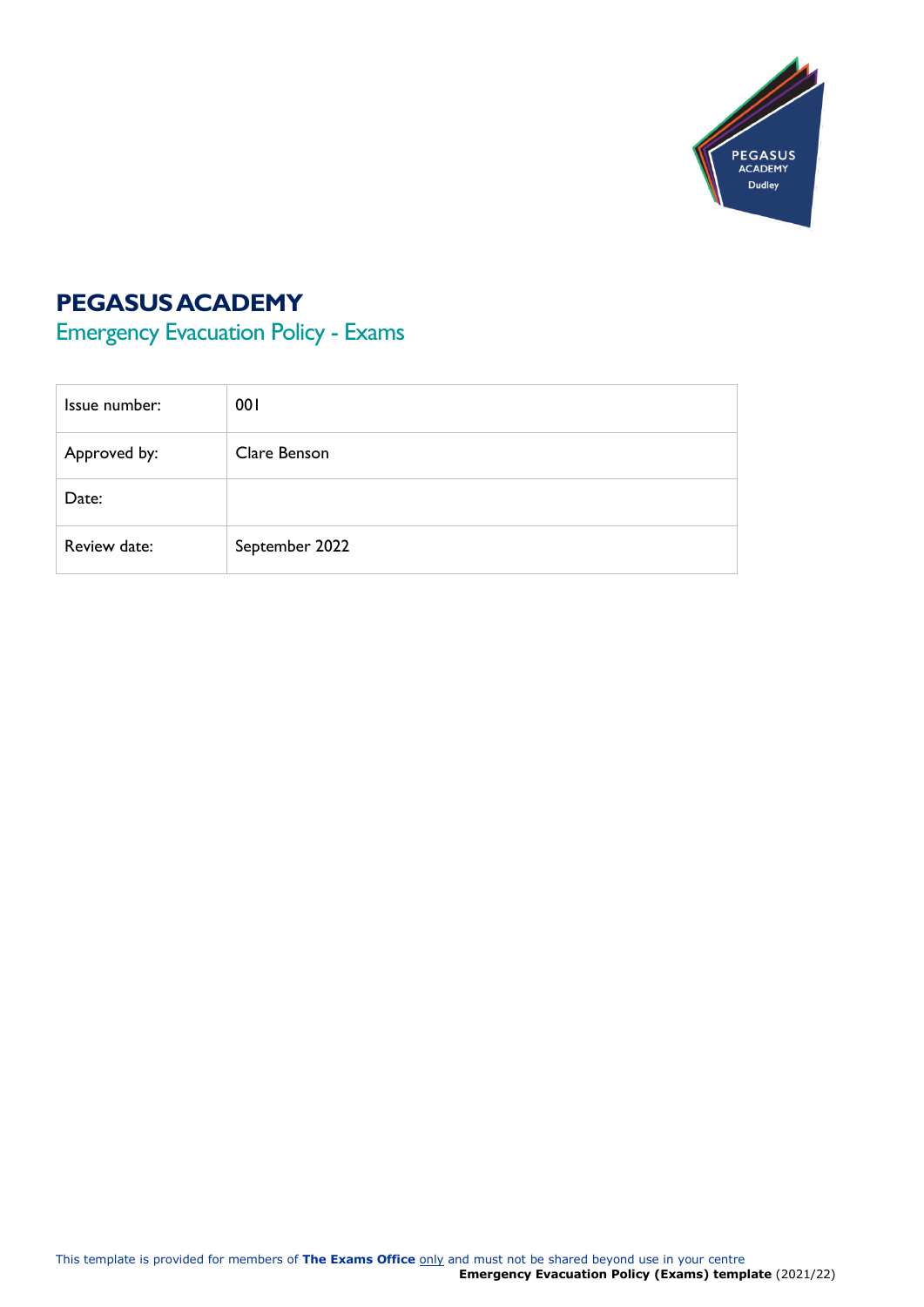# **Key staff involved in the policy**

| Role             | Name(s)                                                                                                    |
|------------------|------------------------------------------------------------------------------------------------------------|
| Head of centre   | <b>Andrew Landers</b>                                                                                      |
| Exams officer    | <b>Clare Benson</b>                                                                                        |
| Senior leader(s) | Andrew Landers, Sarah Lawson, Karen Potter, Mark<br>Townley, Kim Buttery, Sonya Griffiths, Maxine<br>Young |
| ALS lead/SENCo   | <b>Rachel Anslow</b>                                                                                       |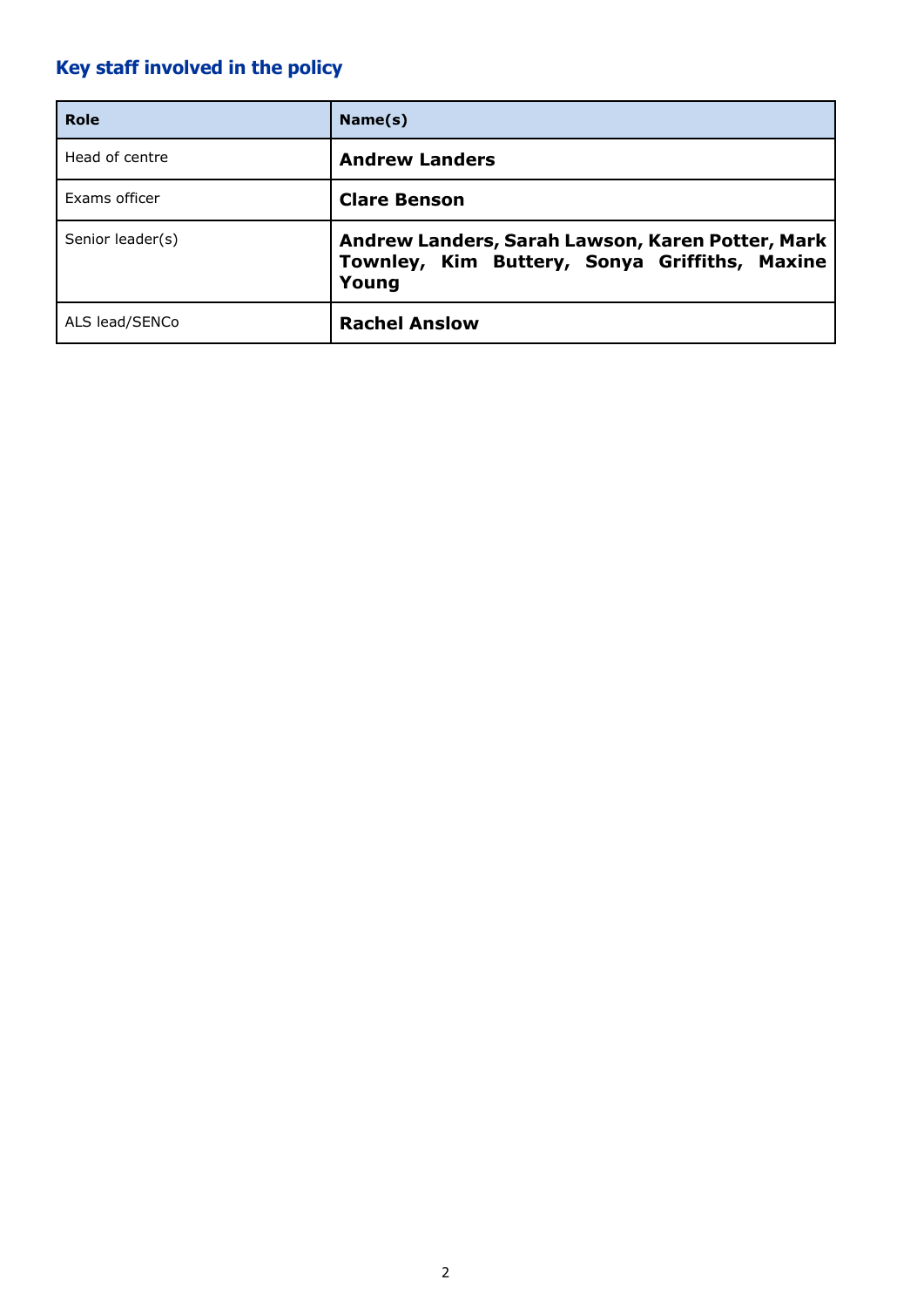# **Purpose of the policy**

This policy details how Pegasus Academy deals with an emergency evacuation of the exam room(s) by defining staff roles and responsibilities and confirming the emergency evacuation procedure.

## **When is an emergency evacuation required?**

An emergency evacuation is required where it is unsafe for candidates to remain in the exam room. This might include a fire in the exam room, the fire alarm sounding to warn of fire, bomb alert or other serious threat.

In exceptional situations, where candidates might be severely disadvantaged or distressed by remaining in the exam room, the emergency evacuation procedure may also need to be followed. This might include situations where there is severe disruption in the exam room, serious illness of a candidate or invigilator or similarly serious incidents.

As each incident may be different, advice will be sought from the relevant awarding body as soon as it is safe to do so, particularly where the centre is concerned about the security of the examination(s). (ICE 25.4)

Where candidates are unable to return to the building to complete the examination, the relevant awarding body will be contacted immediately for advice. The awarding bodies have procedures in place to ensure that candidates are not disadvantaged where they are unable to complete the examination due to circumstances beyond their control. (ICE 24.5)

### **Emergency evacuation of an exam room**

#### **Roles and responsibilities**

#### **Head of centre**

- Ensures the emergency evacuation policy for exams is fit for purpose and complies with relevant health and safety regulation
- Ensures any instructions from relevant local or national agencies are referenced and followed where applicable, including information from the National Counter Terrorism Security Office on the Procedures for handling bomb threats [https://www.gov.uk/government/publications/bomb](https://www.gov.uk/government/publications/bomb-threats-guidance/procedures-for-handling-bomb-threats)[threats-guidance/procedures-for-handling-bomb-threats](https://www.gov.uk/government/publications/bomb-threats-guidance/procedures-for-handling-bomb-threats)
- Where safe to do so, ensures candidates are given the opportunity to sit exams for their published duration

#### **Senior leader**

• Where responsible for the centre-wide emergency evacuation procedure, ensures all staff and appointed fire marshals are aware of the policy and procedures to be followed when an emergency evacuation of an exam room is required

#### **Additional learning support (ALS) lead/Special educational needs coordinator (SENCo)**

- Ensures appropriate arrangements are in place for the emergency evacuation of a disabled candidate from an exam room where different procedures or assistance may need to be provided for the candidate
- Ensures the candidate is informed prior to taking their exams of what will happen in the event of an emergency evacuation

#### **Exams officer**

- Ensures invigilators are trained in emergency evacuation procedures and how an incident and actions taken must be recorded
- Ensures candidates are briefed in an assembly prior to exams taking place, on what will happen in the event of an emergency in the exam room
- Provides invigilators with a copy of the emergency evacuation procedure for every exam room
- Provides a standard invigilator announcement for each exam room which includes appropriate instructions for candidates about emergency procedures and what will happen if the fire alarm sounds
- Provides an exam room incident log in each exam room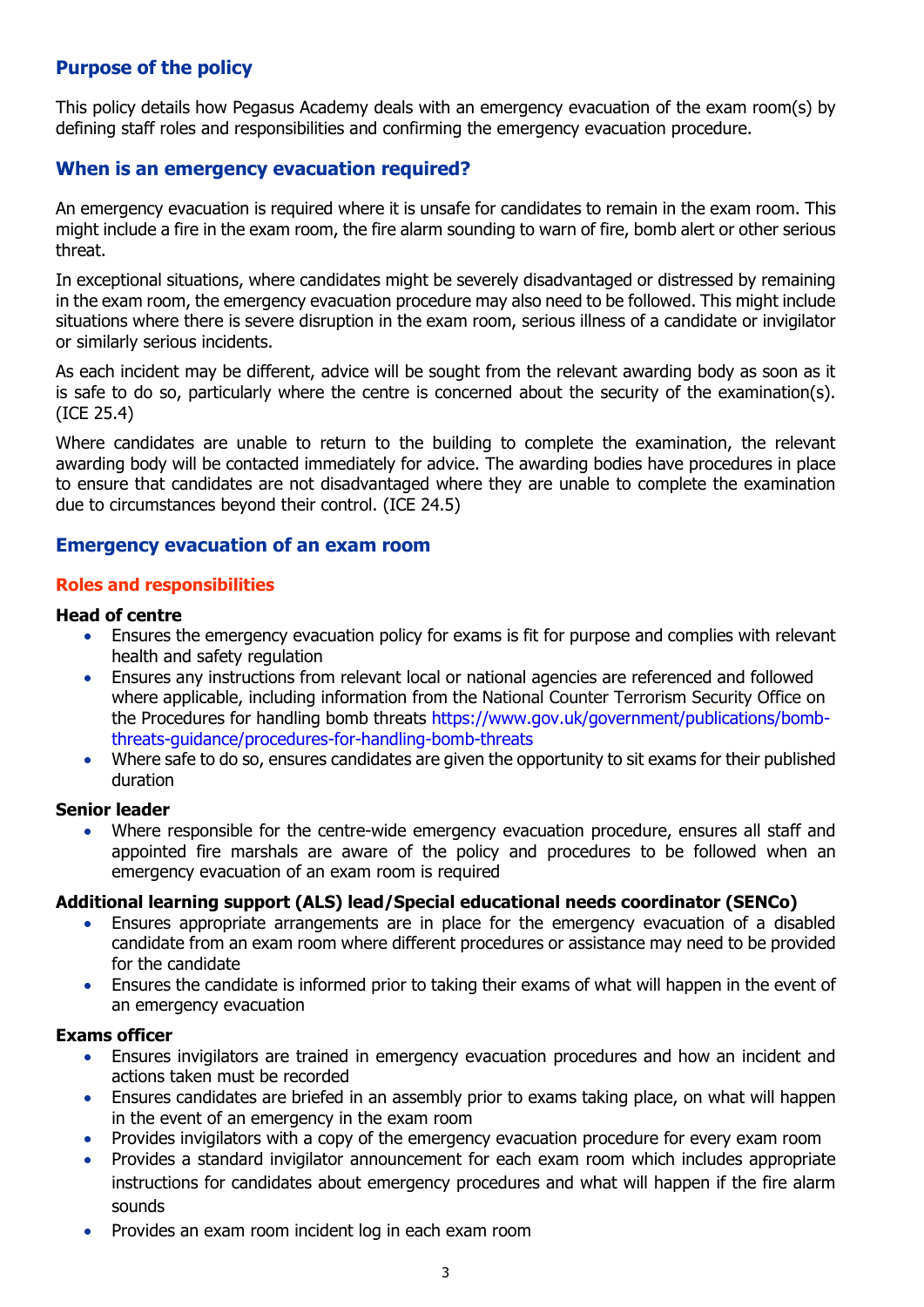- Liaises with the ALS lead/SENCo and other relevant staff prior to each exam where different procedures or assistance may need to be provided for a disabled candidate
- Briefs invigilators prior to each exam where different procedures or assistance may need to be provided for a disabled candidate
- Ensures appropriate follow-up is undertaken after an emergency evacuation reporting the incident to the awarding body and the actions taken through the *special consideration* process where applicable (in cases where a group of candidates have been disadvantaged by a particular event)

## **Invigilators**

- By attending training and/or update sessions, ensure they understand what to do in the event of an emergency in the exam room
- Follow the actions required in the emergency evacuation procedure issued to them for every exam room
- Confirm with the exams officer, where different procedures or assistance may need to be provided for a disabled candidate they are invigilating
- Record details on the exam room incident log to support follow-up reporting to the awarding body by the exams officer (see below)

### **Other relevant centre staff**

• Support the senior leader, ALS lead/SENCo, exams officer and invigilators in ensuring the safe emergency evacuation of exam rooms

# **Recording details**

As soon as practically possible and safe to do so, details should be recorded. Details must include:

- the actual time of the start of the interruption
	- the actions taken
- the actual time the exam(s) resumed
- the actual finishing time(s) of the resumed exam(s)

Further details could include:

- report on candidate behaviour throughout the interruption/evacuation
- a judgement on the impact on candidates after the interruption/evacuation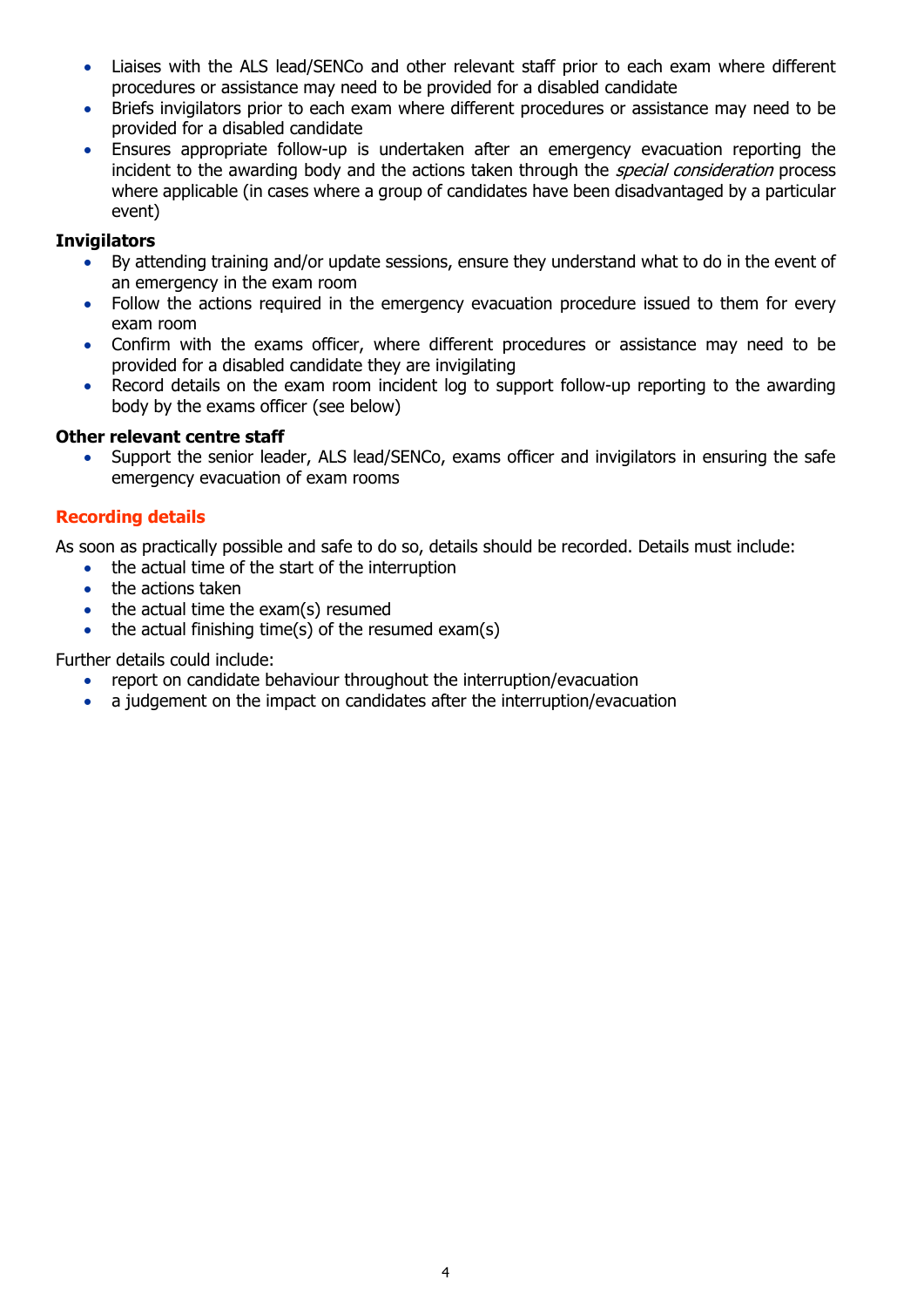# **Emergency evacuation procedure**

Invigilators are trained in this procedure and understand the actions they must take in the event of a fire alarm or other emergency that leads to an evacuation of the exam room.

Emergency evacuation procedure

Actions to be taken (as detailed in current JCQ [Instructions for conducting examinations](http://www.jcq.org.uk/exams-office/ice---instructions-for-conducting-examinations) section 25, **Emergencies**)

Stop the candidates from writing

Collect the attendance register (in order to ensure all candidates are present)

Evacuate the examination room in line with the instructions given by the appropriate authority

Advise candidates to leave all question papers and scripts in the examination room

Candidates must be advised to close their answer booklet

Ensure candidates leave the room in silence

Ensure the candidates are supervised as closely as possible while they are out of the examination room to make sure there is no discussion about the examination

Make a note of the time of the interruption and how long it lasted

Allow the candidates the remainder of the working time set for the examination once it resumes

If there are only a few candidates, consider the possibility of taking the candidates (with question papers and scripts) to another place to finish the examination

Make a full report of the incident and of the action taken, and send to the relevant awarding body

Additional centre-specific actions to be taken

Candidates should assemble in the Year 11 area of the playground, but away from any other Year 11 students also present in the Academy.

Candidates should leave and re-enter the examination room a column at a time. They should line up in the designated area of the playground in the same layout as in the examination room, to aid in the taking of the register.

Candidates should remain in silence and be monitored by the invigilators to ensure they are not discussing the content of the examination.

When/if allowed to return to the examination room, allow candidates time to settle down, reminding them they are still under formal examination conditions and that they must not open their answer booklets until instructed to do so.

Announce clearly to candidates when they may begin and how much time they have (the examination will formally restart at this point).

Record the time the examination(s) restarted and amend the displayed finishing time(s).

Record as much detail on the exam room incident log when able to do so (ensuring candidates are continually supervised and giving complete attention to this duty at all